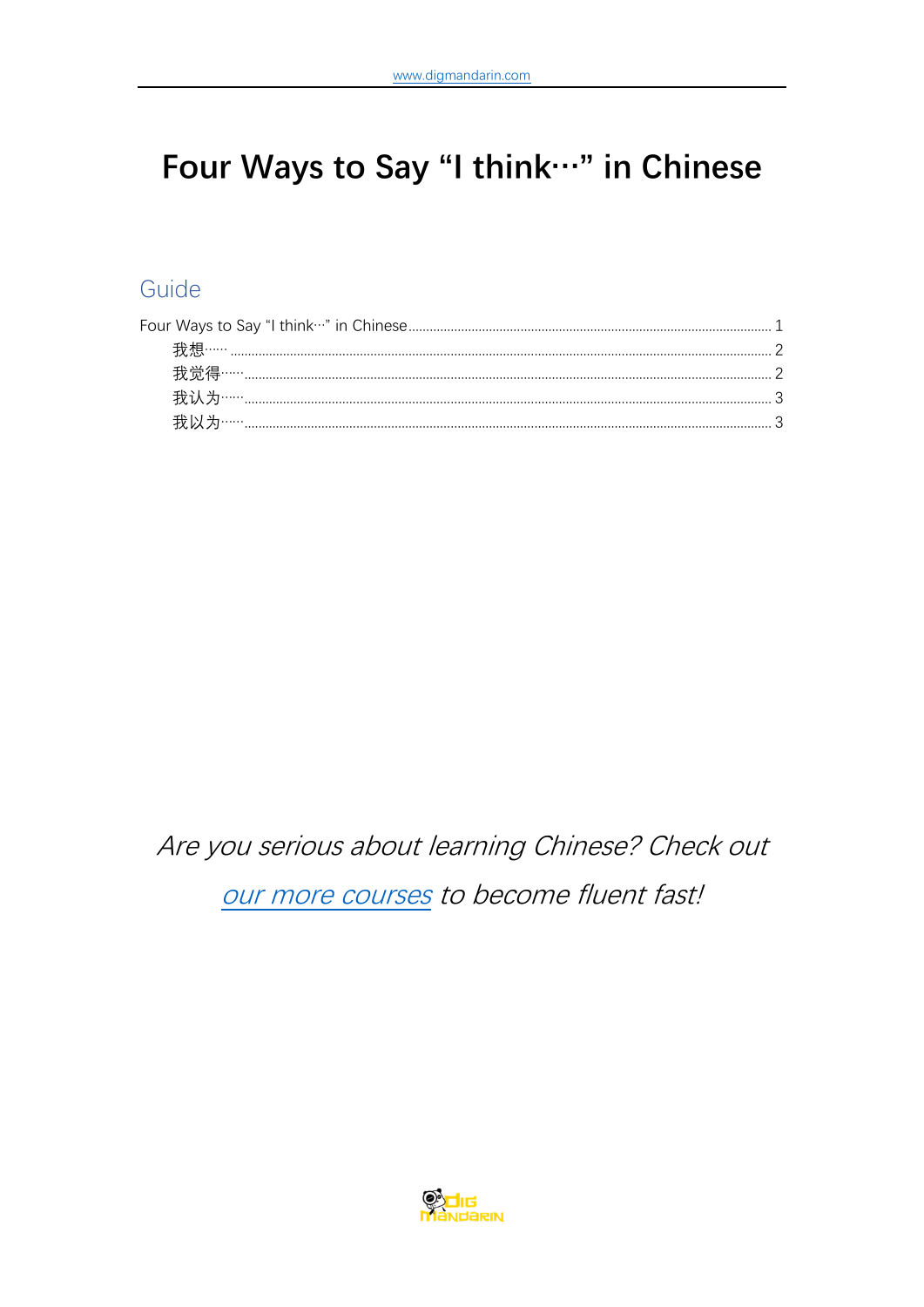我想……

<span id="page-1-0"></span>想 is used to express a person's will or plan, and means "to want" as seen in the in the sentence " 我想睡觉。"(I want to sleep.)Here we're going to focus on another usage for 想, using it to **express a thought or idea**.

The basic structure:

**Somebody + 想 + other elements**.

e.g. 我想他说的是对的。 *(Wǒ xiǎnɡ tā shuōde shì duì de.) I think what he said is right.*

我想他们会来。 *(Wǒ xiǎnɡ tāmen huì lái.) I think they will come.*

Pay attention that if you want to say "I don't think…", you cannot say "我不想……". Since "我 不想……" means "I don't want". Instead, you need to negate the following part, for example:

我想他说的是不对的。 *(Wǒ xiǎnɡ tā shuōde shì bú duì de.) I don't think what he said is right.*

我想他们不会来了。 *(Wǒ xiǎnɡ tāmen bú huì lái le.) I don't think they will come.*



<span id="page-1-1"></span>觉得 is a verb that is often used to express personal feelings. And it directly means "to feel". It is quite similar to 想, in both meaning and usage, but 觉得 has a more personal and subjective feeling.

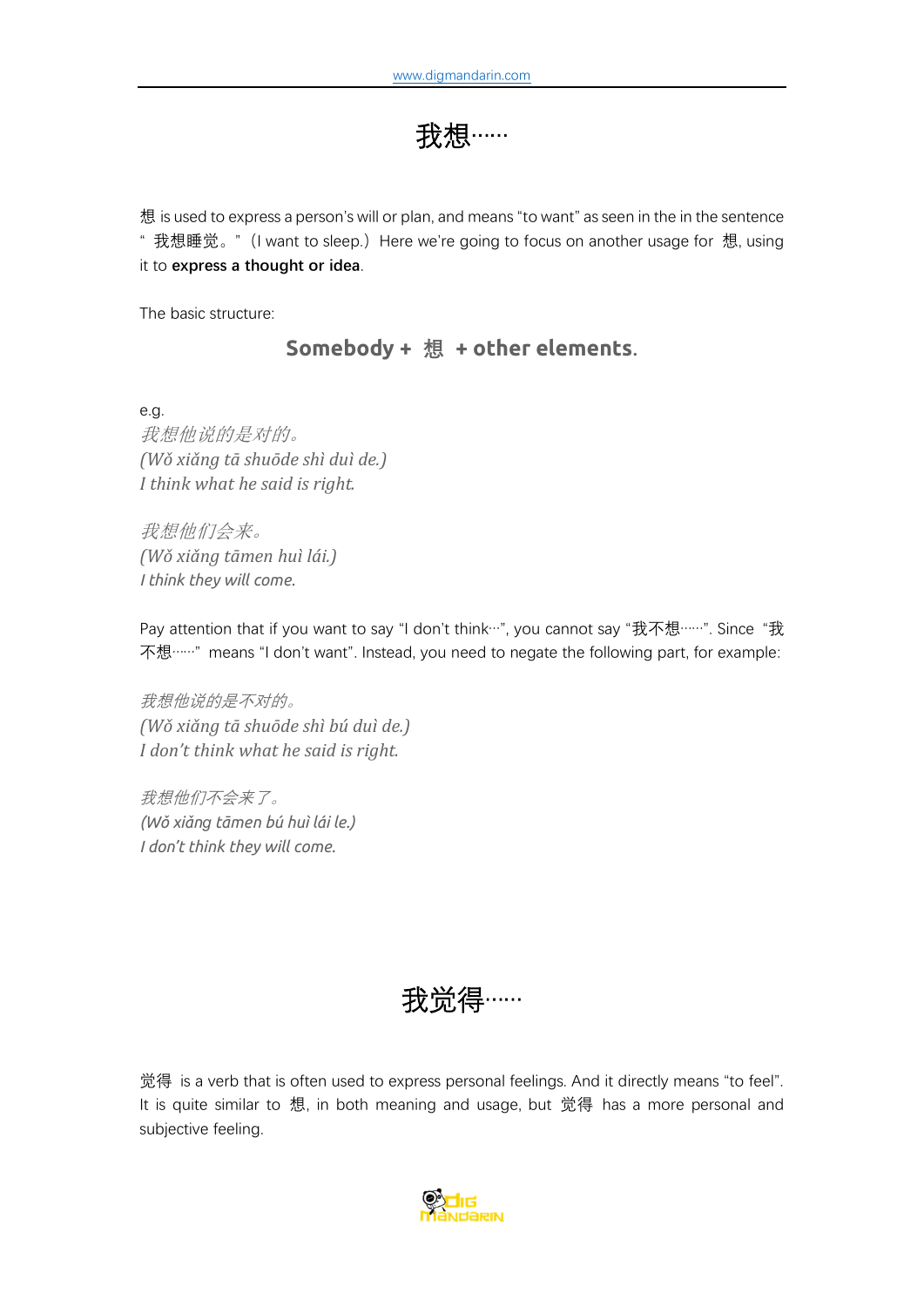The basic structure:

#### **Somebody +觉得+other elements**.

e.g. 我觉得他没错。 *(Wǒ juéde tā méi cuò.) I don't think he is wrong.*

<span id="page-2-0"></span>我觉得明天他可能会迟到。 *(Wǒ juéde mínɡtiān tā kěnénɡ huì chídào.) I think he will be late tomorrow.*



When expressing an opinion or making a judgement, you can use "认为".

The basic structure:

### **Somebody / Something + 认为 + other elements**

**(Here something can refer to an essay, meeting, organization, etc.)**

**e.g.**

我认为这件事应该再讨论讨论。 *(Wǒ rènwéi zhè jiàn shì yīnɡɡāi zài tǎolùn tǎolun.) I think we should have another discussion on it.*

文章认为保护地球,人人有责。 *(Wénzhānɡ rènwéi bǎohù dìqiú, rénrén yǒu zé.) The essay reads that protecting the earth is the responsibility of everyone.*

我以为……

<span id="page-2-1"></span>When your subjective judgement is contrary to reality, you can use "我以为". It means "I thought", but it turns out that what you thought is not true, so it emphasizes that you were wrong about something.